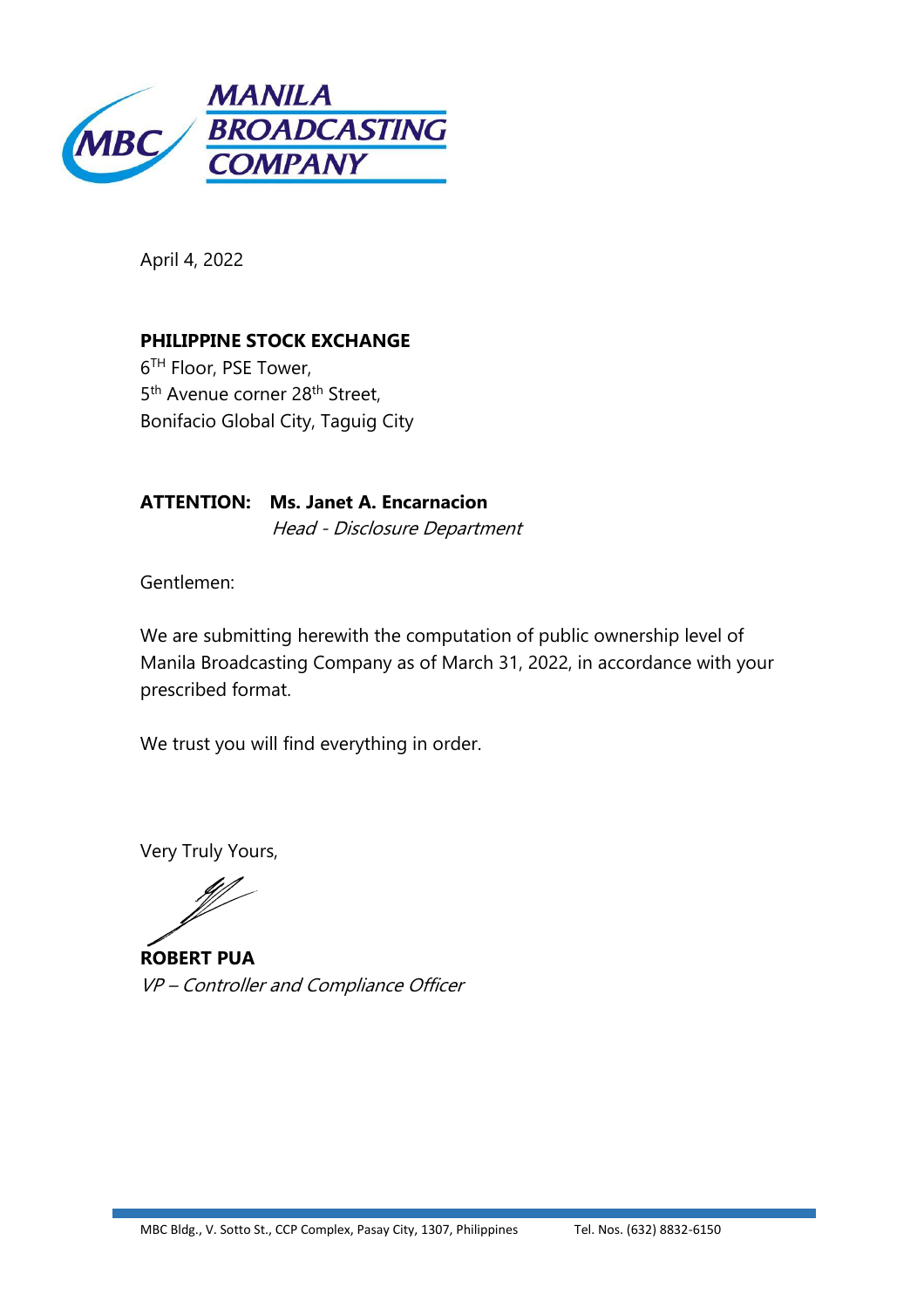## **MANILA BROADCASTING COMPANY Computation of Public Ownership as of March 31, 2022**

|                                                         |                    |                | <b>Number of Shares</b>  |                                |
|---------------------------------------------------------|--------------------|----------------|--------------------------|--------------------------------|
| Number of Issued Shares                                 |                    | Δ              | B                        | <b>Total</b><br>402,803,777    |
| Less: Number of Treasury Shares                         |                    |                |                          | 120,787                        |
| Number of Outstanding Shares<br>Less:                   |                    |                |                          | 402,682,990                    |
|                                                         |                    |                |                          |                                |
|                                                         | % to total         |                | <b>Number of Shares</b>  |                                |
| <b>DIRECTORS</b>                                        | I/O Shares         | Δ              | B                        | Total                          |
| FEDERICO J. ELIZALDE                                    |                    |                |                          |                                |
| Direct<br>RUPERTO S. NICDAO, JR.                        | 0.0000%            |                |                          | 94                             |
| Direct                                                  | 0.0014%            |                |                          | 5,530                          |
| JULIO MANUEL P. MACUJA                                  |                    |                |                          |                                |
| Direct                                                  | 0.0000%            |                |                          | 36                             |
| EDUARDO G. CORDOVA                                      |                    |                |                          |                                |
| Direct                                                  | 0.0032%            |                |                          | 12,779                         |
| JUAN M. ELIZALDE<br>Direct                              | 0.0002%            |                |                          | 1,000                          |
| <b>ROBERT PUA</b>                                       |                    |                |                          |                                |
| Direct                                                  | 0.0002%            |                |                          | 1,000                          |
| <b>GEORGE T. GODUCO</b>                                 |                    |                |                          |                                |
| Direct                                                  | 0.0002%            |                |                          | 1,000                          |
| MARVEL K. TAN<br>Direct                                 | 0.0000%            |                |                          | 36                             |
| RUDOLPH STEVE E. JULARBAL                               |                    |                |                          |                                |
| Direct                                                  | 0.0027%            |                |                          | 10,807                         |
| Subtotal                                                | 0.0080%            | $\sim$         | $\overline{\phantom{a}}$ | 32,282                         |
|                                                         |                    |                |                          |                                |
| <b>OFFICERS</b>                                         |                    |                |                          |                                |
| FEDERICO J. ELIZALDE<br>RUPERTO S. NICDAO, JR.          |                    |                |                          | same as above<br>same as above |
| JULIO MANUEL P. MACUJA                                  |                    |                |                          | same as above                  |
| EDUARDO G. CORDOVA                                      |                    |                |                          | same as above                  |
| JUAN M. ELIZALDE                                        |                    |                |                          | same as above                  |
| <b>ROBERT PUA</b>                                       |                    |                |                          | same as above                  |
| RUDOLPH STEVE E. JULARBAL<br>ALBERT M. SONGCO           |                    |                |                          | same as above                  |
| Direct                                                  | 0.0002%            |                |                          | 1,000                          |
| JONATHAN E. DECENA                                      |                    |                |                          |                                |
| Direct                                                  | 0.0002%            |                |                          | 1,000                          |
| <b>IRVING A. LISONDRA</b>                               |                    |                |                          |                                |
| Direct                                                  | 0.0002%            |                |                          | 1,000                          |
| CARLEA C. MIRANDA<br>Direct                             | 0.0002%            |                |                          | 1,000                          |
| JOSE MA T. PARROCO                                      |                    |                |                          |                                |
| Direct                                                  | 0.0003%            |                |                          | 1,200                          |
| ELPIDIO M. MACALMA                                      |                    |                |                          |                                |
| Direct                                                  | 0.0002%            |                |                          | 1,000                          |
| ELLEN C. FULLIDO<br>WILFREDO H. ESPINOSA                | 0.0000%<br>0.0000% |                |                          |                                |
| JOHNNY FAITH QUILING                                    | 0.0000%            |                |                          |                                |
| Subtotal                                                | 0.0015%            |                |                          | 6,200.00                       |
|                                                         |                    |                |                          |                                |
| PRINCIPAL / SUBSTANTIAL STOCKHOLDERS                    |                    |                |                          |                                |
| ELIZALDE HOLDINGS CORPORATION<br>Direct                 | 34.6572%           |                |                          | 139,558,774                    |
| Indirect                                                |                    |                |                          |                                |
| (through Elizalde Land, Inc.)                           | 21.6051%           |                |                          | 87,000,000                     |
| (through Cebu Broadcasting Company)                     | 12.4167%           |                |                          | 50,000,000                     |
| (through Sunshine Inns, Inc.)                           | 2.4833%            |                |                          | 10,000,000                     |
| (through Philippine Broadcasting Corporation)           | 1.2417%            |                |                          | 5,000,000                      |
| ROMULO, MABANTA, BUENAVENTURA, SAYOC<br>& DELOS ANGELES |                    |                |                          |                                |
| Direct                                                  | 17.3613%           |                |                          | 69,910,993                     |
| Subtotal                                                | 89.7653%           | $\blacksquare$ |                          | 361,469,767                    |
|                                                         |                    |                |                          |                                |
| <b>OTHERS</b>                                           |                    |                |                          |                                |
| Government<br>Banks                                     | 0.0000%<br>0.0000% |                |                          |                                |
| Employees                                               | 0.0000%            |                |                          |                                |
| Lock-up Shares                                          | 0.0000%            |                |                          |                                |
| Subtotal                                                | 0.0000%            |                |                          |                                |
|                                                         |                    |                |                          |                                |
| <b>TOTAL</b>                                            | 89.7749%           |                |                          | 361,508,249                    |
| Total Number of Shares Owned by the Public              | 10.2251%           |                |                          | 41,174,741                     |